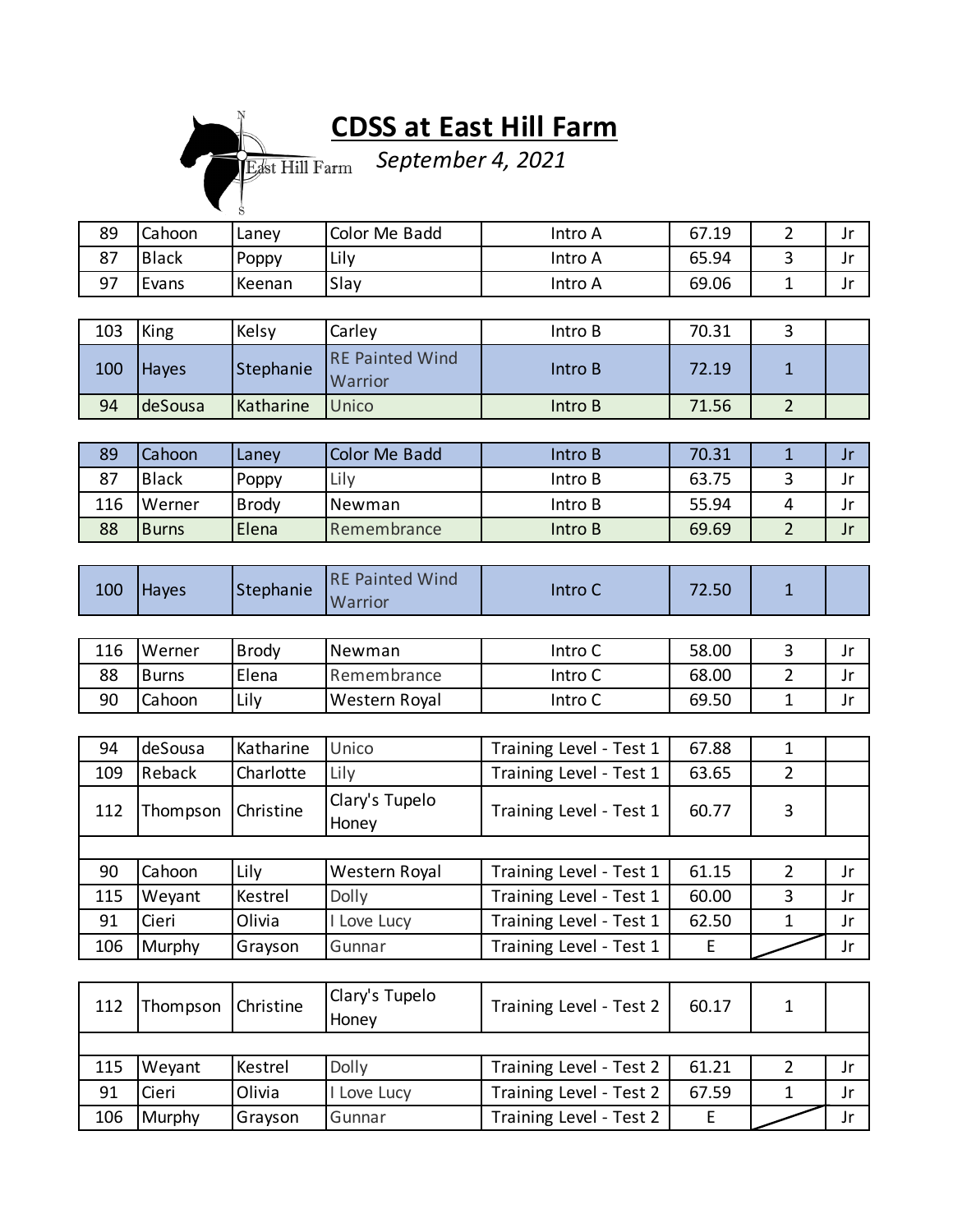| 117 | White      | Caeli    | Foothills Foggy<br>Morning    | First Level - Test 1   | 62.93 | $\mathbf{1}$   |    |
|-----|------------|----------|-------------------------------|------------------------|-------|----------------|----|
|     |            |          |                               |                        |       |                |    |
| 101 | Hoffert    | Maeve    | Scout                         | First Level - Test 1   | 64.66 | $\overline{2}$ | Jr |
| 102 | Johnson    | Ellaguin | Abercrombie                   | First Level - Test 1   | 65.52 | $\mathbf{1}$   | Jr |
|     |            |          |                               |                        |       |                |    |
| 92  | Clark      | Ashley   | Lady of the Knight            | Second Level - Test 1  | 63.92 | $\mathbf{1}$   |    |
| 96  | Ensenat    | Teresa   | Insider                       | Second Level - Test 1  | 61.62 | $\overline{2}$ |    |
|     |            |          |                               |                        |       |                |    |
| 92  | Clark      | Ashley   | Lady of the Knight            | Second Level - Test 3  | 60.00 | $\mathbf{1}$   |    |
| 95  | Ebert      | Jessica  | Horizonte                     | Third Level - Test 3   | 65.88 | $\mathbf{1}$   |    |
|     | Edelmann   |          |                               |                        |       |                |    |
|     |            |          |                               |                        |       |                |    |
| 104 | Lemieux    | Michelle | Laurie                        | Intermediate 1         | 65.44 | $\mathbf{1}$   |    |
|     |            |          |                               |                        |       |                |    |
| 93  | Craig      | Sarah    | A Perfect<br>Renaissance      | <b>WD Intro Test 1</b> | 64.55 | $\overline{2}$ |    |
| 108 | Pratt      | Laura    | Crimson By Design             | WD Intro Test 1        | 49.10 | $\overline{3}$ |    |
| 105 | Lowe       | Averie   | Red                           | WD Intro Test 1        | 69.10 | $\mathbf{1}$   |    |
|     |            |          |                               |                        |       |                |    |
| 113 | Vinton     | Leah     | MDP ITZA Bobby<br><b>Blue</b> | <b>WD Intro Test 1</b> | 65.68 | $\mathbf{1}$   | Jr |
| 114 | Vinton     | Leah     | Sassy Kassie                  | WD Intro Test 1        | 64.10 | $\overline{2}$ | Jr |
|     |            |          |                               |                        |       |                |    |
| 93  | Craig      | Sarah    | A Perfect<br>Renaissance      | <b>WD Intro Test 2</b> | 64.12 | $\mathbf{1}$   |    |
|     |            |          |                               |                        |       |                |    |
|     | 114 Vinton | Leah     | Sassy Kassie                  | WD Intro Test 2        | 64.44 | $\mathbf{1}$   | Jr |
|     |            |          |                               |                        |       |                |    |
| 105 | Lowe       | Averie   | Red                           | WD Intro Test 3        | 70.30 | $\mathbf{1}$   |    |
| 93  | Craig      | Sarah    | A Perfect<br>Renaissance      | WD Intro Test 3        | 65.75 | 3              |    |
| 86  | Abraham    | Patty    | Scotty                        | WD Intro Test 3        | 65.50 | 4              |    |
| 99  | Harvey     | Nancy    | Josie Boonsmall               | WD Intro Test 3        | 68.50 | $\overline{2}$ |    |
|     |            |          |                               |                        |       |                |    |
| 93  | Craig      | Sarah    | A Perfect<br>Renaissance      | WD Intro Test 4        | 61.67 | 3              |    |
| 107 | Osha       | Margaret | Tara's Southern<br>Charm      | WD Intro Test 4        | 67.14 | $\overline{2}$ |    |
| 99  | Harvey     | Nancy    | Josie Boonsmall               | WD Intro Test 4        | 68.33 | $\mathbf{1}$   |    |